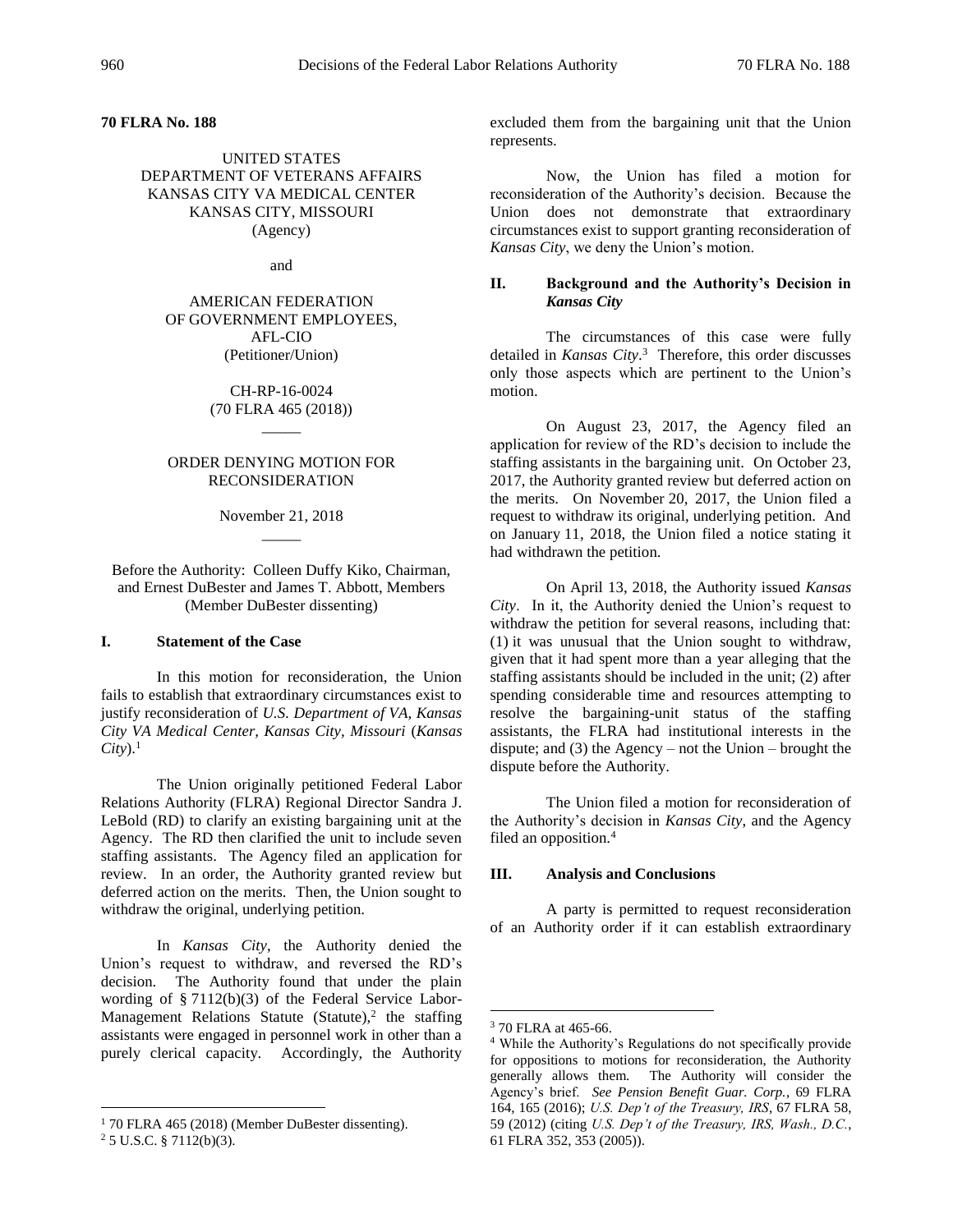circumstances.<sup>5</sup> But that party then bears the heavy burden of establishing that extraordinary circumstances exist to justify this unusual action.<sup>6</sup>

In its motion, the Union focuses entirely on the denial of its request to withdraw its underlying petition.<sup>7</sup> The Union argues that extraordinary circumstances exist because, in *Kansas City*, the Authority erred in its factual findings and conclusions of law, and raised issues sua sponte.<sup>8</sup>

We disagree.

A. The Union has not established that the bargaining-unit status of the staffing assistants is a moot issue.

The Union argues that once it sought to withdraw the petition, the bargaining-unit status of the staffing assistants became a moot issue.<sup>9</sup> The Union maintains that because that matter is moot, the Authority's decision in *Kansas City* violates § 2429.10 of the Authority's Regulations<sup>10</sup> – which states that the Authority "will not issue advisory opinions."<sup>11</sup>

It is well established that a dispute becomes moot when the parties no longer have a "legally cognizable interest" in the outcome.<sup>12</sup> The burden of demonstrating mootness is a "heavy one."<sup>13</sup> As relevant here, a party urging mootness meets that burden by establishing that it is "absolutely clear"<sup>14</sup> that "there is no reasonable expectation" that the same controversy will recur.<sup>15</sup> And when a dispute is moot, a decision on the

 $\overline{a}$ 

merits of that dispute would constitute an advisory opinion in violation of  $\S$  2429.10.<sup>16</sup>

Here, the timing of the Union's withdrawal request militates against a finding of mootness. As noted above, the Union sought to withdraw the petition *only after* the Authority informed the parties that the Agency's application raised issues that warranted consideration of the RD's decision.<sup>17</sup> The Union did not provide any reason it was suddenly insistent on withdrawing the petition, after seeking to clarify the status of the staffing assistants for over a year.<sup>18</sup> Even now, in its motion, the Union fails to provide a definitive rationale. As the Authority referenced in *Kansas City*, we will not permit parties to utilize considerable FLRA resources and, then, in order to evade an Authority decision, withdraw before final resolution.<sup>19</sup> Allowing such conduct would be inconsistent with the fundamental principles of mootness<sup>20</sup> and "the requirement [for] an effective and efficient Government."<sup>21</sup>

It is also noteworthy that the bargaining-unit status of the staffing assistants is not rendered moot simply because the Union does not, *at this time*, desire to represent them. The Union is still the certified, exclusive representative of a bargaining unit of Agency employees, and it fails to provide any assurance that it will not, at a later time, seek to include the staffing assistants in that

<sup>5</sup> 5 C.F.R. § 2429.17; *AFGE, Local 2419*, 70 FLRA 319, 319 (2017) (*Local 2419*) (citing *AFGE, Local 1770*, 43 FLRA 303, 304-05 (1991)).

<sup>6</sup> *Local 2419*, 70 FLRA at 319 (citing *Int'l Ass'n of Firefighters, Local F-25*, 64 FLRA 943, 943 (2010)); *U.S. Dep't of Transp., FAA, Wash., D.C.*, 63 FLRA 653, 654 (2009).

<sup>7</sup> Mot. at 3, 10.

<sup>8</sup> *Id.* at 11.

<sup>9</sup> *Id.* at 14-16.

<sup>10</sup> *Id.* at 12-16.

<sup>11</sup> 5 C.F.R. § 2429.10.

<sup>12</sup> *SSA, Bos. Region (Region I), Lowell Dist. Office, Lowell, Mass.*, 57 FLRA 264, 268 (2001) (*SSA*); *see also City of Erie v. Pap's A.M.*, 529 U.S. 277 (2000) (*Pap's*) ("A case is moot when the issues presented are no longer 'live' or the parties lack a legally cognizable interest in the outcome" (quoting *L.A. County v. Davis*, 440 U.S. 625, 631 (1979) (*Davis*)).

<sup>13</sup> *SSA*, 57 FLRA at 268; *Davis*, 440 U.S. at 631 (quoting *U.S. v. W.T. Grant Co.*, 345 U.S. 629, 633 (1953) (*Grant*)).

<sup>14</sup> *See, e.g.*, *Friends of Earth, Inc. v. Laidlaw Envtl. Serv.'s (TOC), Inc.*, 528 U.S. 167, 190 (2000) (*Friends*).

<sup>15</sup> *SSA*, 57 FLRA at 268 (citation omitted); *see Davis*, 440 U.S. at 631.

<sup>16</sup> *See Pap's*, 529 U.S. at 287 (any opinion as to the legality of a moot issue would be advisory); *NTEU, Chapter 207*, 58 FLRA 409, 410 (2003) (where a proposal becomes moot, issuance of a ruling on the merits of that proposal would constitute an advisory opinion).

<sup>17</sup> *Kansas City*, 70 FLRA at 466.

<sup>18</sup> *Id.* <sup>19</sup> *Id.* at 466-67.

<sup>20</sup> S*ee City News and Novelty, Inc. v. City of Waukesha*, 531 U.S. 278, 284 n.1 (2001) (a party "should not be able to evade judicial review . . . by temporarily altering [its] behavior"); *Pap's*, 529 U.S. at 288 ("Our interest in preventing litigants from attempting to manipulate the Court's jurisdiction to . . . [evade judicial] review further counsels against a finding of mootness . . . ."); *Nat'l Adver. Co. v. City of Miami*, 402 F.3d 1329, 1333 (11th Cir. 2005) (voluntary cessation of conduct "will only moot litigation if it is clear that the defendant has not changed course simply to deprive the court of jurisdiction").

<sup>21</sup> 5 U.S.C. § 7101(b); *see also Adarand Constructors, Inc. v. Slater*, 528 U.S. 216, 224 (2000) (signaling reluctance to moot a case due to the amount of litigation that had already taken place); *Kansas City*, 70 FLRA at 467 n.21 (Member Abbott noting that permitting the Union to withdraw and simply refile at a later time has no "semblance of effectiveness or efficiency" (citation omitted)).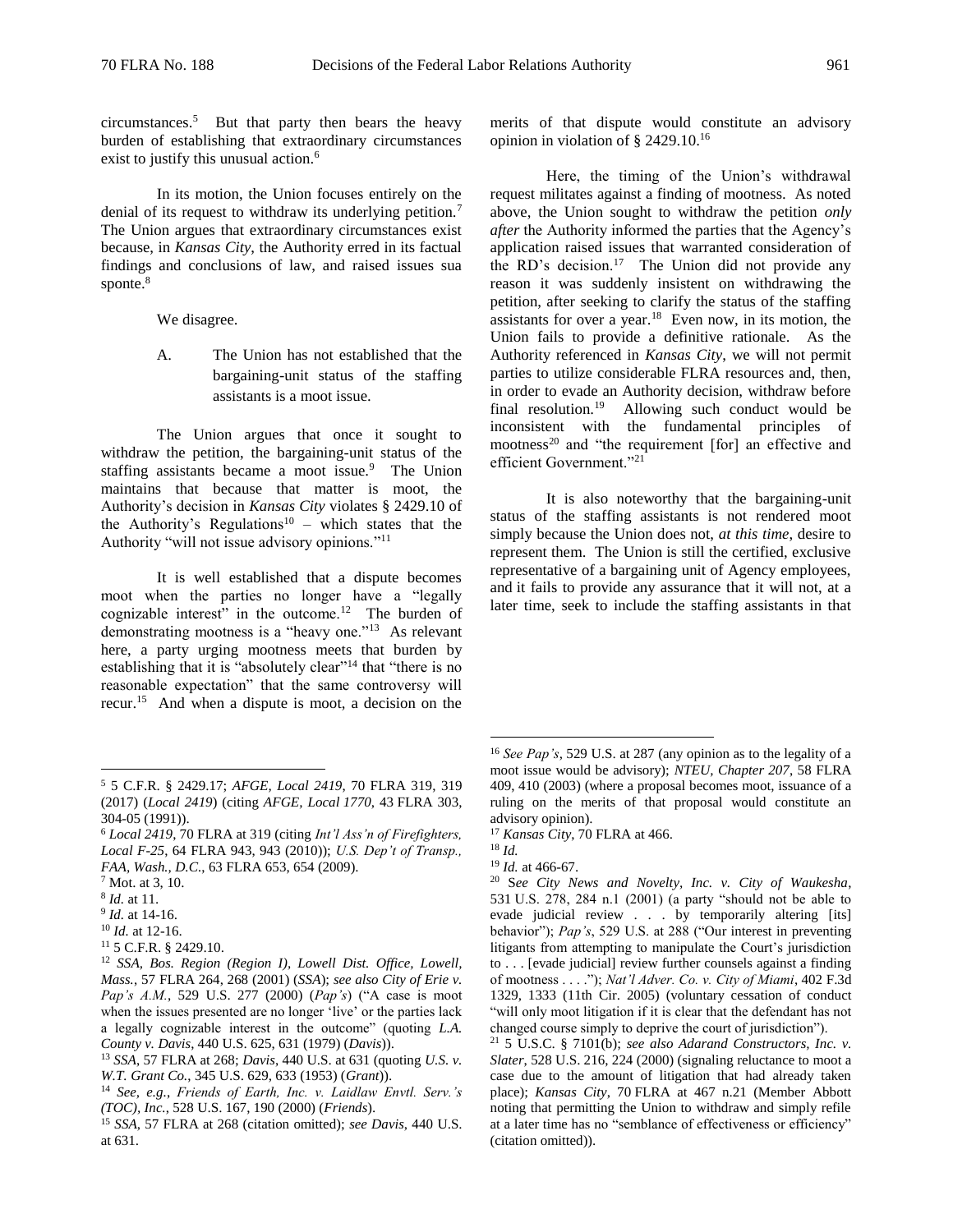unit.<sup>22</sup> Moreover, without an Authority determination on the bargaining-unit status of the staffing assistants, nothing in the Statute or the Authority's regulations would preclude the Union from attempting to do so. Thus, the very conduct that triggered this dispute could reasonably be expected to recur.<sup>23</sup>

In addition, under  $\S$  2422.2(c) of the Authority's Regulations, both unions *and agencies* have the right to file petitions that seek to clarify the bargaining-unit status of employees.<sup>24</sup> Therefore, regardless of the Union's sudden disinterest in resolving the status of the staffing assistants, the Agency has a legally cognizable interest in that matter under the Authority's regulations. The Agency effectively expressed that interest by filing the application challenging the RD's decision and, again, by filing an opposition.

Given that both parties have, at some point, expressed an interest in resolving the bargaining-unit status of the staffing assistants, it is not "absolutely clear" that this dispute would not reoccur.<sup>25</sup> Therefore, and for the reasons provided above, the issue of the bargainingunit status of the staffing assistants is not moot. And because that issue is not moot, *Kansas City* does not violate § 2429.10's prohibition on issuing advisory opinions.

> B. The Union has not established that the Authority's decision in *Kansas City*  was arbitrary, capricious, or an abuse of discretion.

The Union argues that the Authority acted arbitrarily and capriciously by denying the Union's request to withdraw because, in prior cases, the Authority has granted similar requests.<sup>26</sup> Specifically, the Union cites *U.S. EPA* (*EPA*) <sup>27</sup> and *AFGE, ICE, National* 

 $\overline{a}$ 

*Council* (*ICE*).<sup>28</sup> However, as demonstrated below, both of those cases are distinguishable.

In  $EPA$ , the Authority – in an unpublished order – granted the union's request to withdraw its *election* petition.<sup>29</sup> Unlike the clarification petition at issue here, an election petition can be filed only by a union.<sup>30</sup> Thus, when the union in *EPA* sought to withdraw its petition, the agency had no legally cognizable interest in an Authority determination concerning whether an election would take place. $31$  In addition, after that petition was withdrawn, the union was barred by regulation from filing a similar petition for six months<sup>32</sup> – making it absolutely clear that the issue raised by the petition would not recur for a set amount time. Therefore, unlike here, the facts in *EPA* established that the issue raised by the petition had been mooted.

Similarly, in *ICE*, although the Authority granted the union's request to withdraw, it limited that holding to "circumstances . . . where one party has appealed a negotiability petition to court, the matter has been returned to [the Authority] without judicial pronouncement, and where *both parties* effectively agree to a withdrawal of the underlying petition."<sup>33</sup> *ICE* does not apply here, where the dispute concerns a *representation* petition, and the parties *disagree* as to whether the Union should be permitted to withdraw.<sup>34</sup>

The Union also alleges that the Authority raised sua sponte, and acted arbitrarily by considering, "the procedural history of the case, the time and resources expended by the FLRA, whether the Union stated a reason for withdrawing, and whether the Agency . . . agreed with the Union's request."<sup>35</sup> But those are the *facts and circumstances* of the case, and, as established above, those facts support the conclusion that the bargaining-unit status of the staffing assistants is not a moot issue. Moreover, the Authority only considered those facts (1) *in response* to the Union filing multiple submissions concerning the withdrawal of the petition $36$ and (2) to determine, in its discretion, whether to permit the Union's withdrawal request.<sup>37</sup> Accordingly, the

<sup>22</sup> *See Pap's*, 529 U.S. at 287-88 (voluntarily closing a business did not moot case, because the party urging mootness was "still incorporated under . . . law" and "could again decide to" reopen that business); *Adams v. Bowater Inc.*, 313 F.3d 611, 615 (1st Cir. 2002) ("[W]here a defendant is unwilling to give any assurance that the conduct will not be repeated, a natural suspicion is provoked that recurrence may well be a realistic possibility.").

<sup>&</sup>lt;sup>23</sup> See SSA, 57 FLRA at 268 (reassigning grievant to different supervisor did not moot case because the agency could, in the future, reassign the grievant to the initial supervisor).

 $24$  5 C.F.R. § 2422.2(c).

<sup>25</sup> *See Friends*, 528 U.S. at 190 (a party claiming that its voluntary cessation of certain conduct moots a case "bears the formidable burden of showing that it is absolutely clear" that the dispute could not reasonably be expected to recur).

<sup>26</sup> Mot. at 17-20.

<sup>27</sup> Case no. BN-RP-16-0031 (July 27, 2017); *see* Mot., Exs. 1-3.

<sup>28</sup> 70 FLRA 441 (2018).

<sup>29</sup> Mot., Ex. 2., *EPA* Order at 2.

<sup>30</sup> 5 C.F.R. § 2422.2(a).

<sup>31</sup> *See U.S. DHS, Border and Transp. Sec. Directorate, Transp. Sec. Admin.*, 59 FLRA 423, 429 (2003) (the Authority does not have the power to direct an election "for any purpose other than to determine a representative").

 $32$  5 C.F.R. § 2422.14(b).

<sup>&</sup>lt;sup>33</sup> *ICE*, 70 FLRA at 441 (emphasis added).

<sup>34</sup> Opp'n at 3 (arguing that the Authority should deny the motion and not permit the Union to withdraw the underlying petition).

<sup>35</sup> Mot. at 18.

<sup>36</sup> *Kansas City*, 70 FLRA at 466.

<sup>37</sup> *Id.* at 466-67.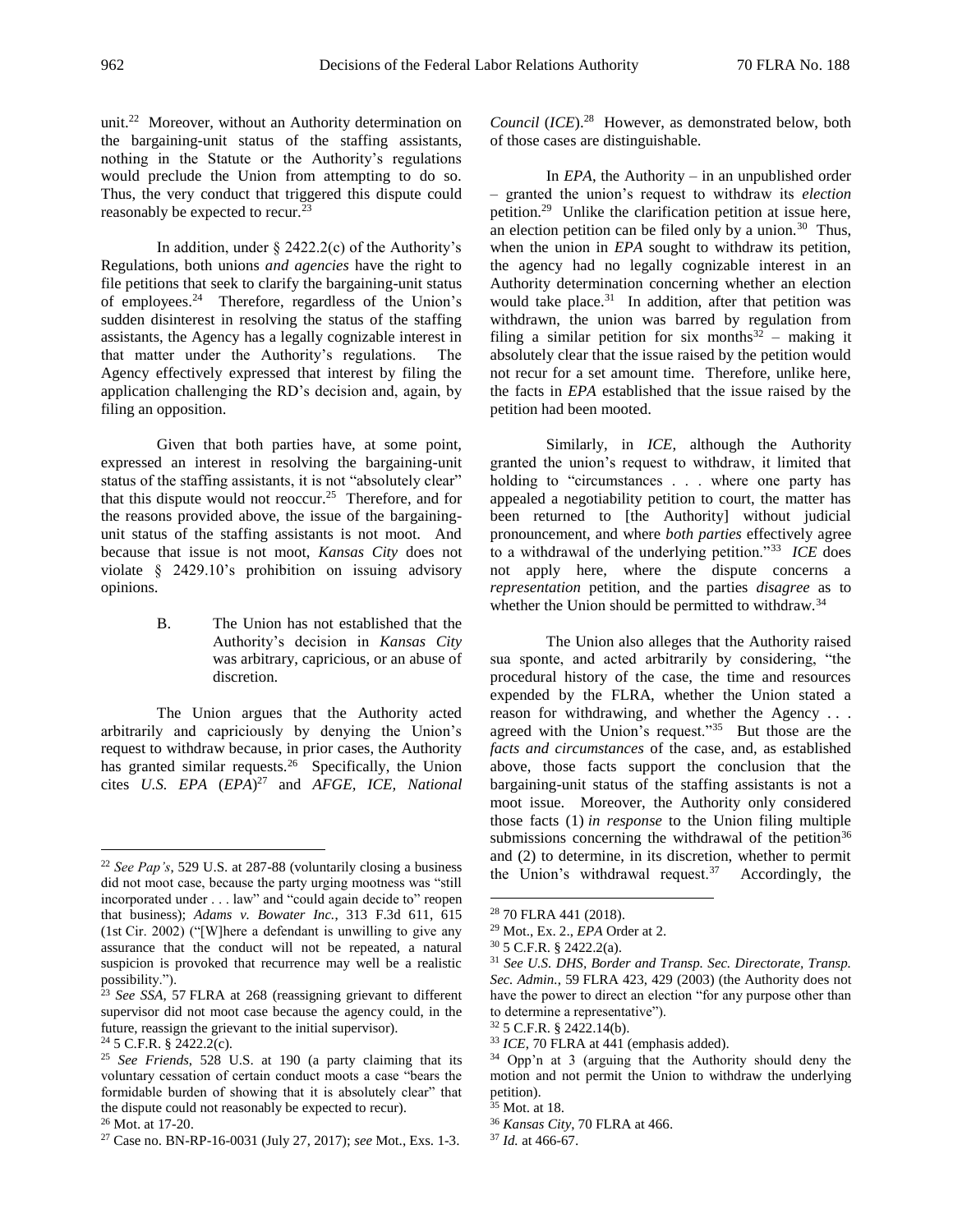Authority did not consider any issue sua sponte,<sup>38</sup> nor did it act arbitrarily or capriciously by addressing the applicability of the facts to the Union's request.<sup>39</sup>

Our dissenting colleague suggests that the Authority should ignore the facts and circumstances of the case;<sup>40</sup> find the dispute moot despite the Agency's legally cognizable interest in the matter; $41$  and disregard the Union's motives for attempting to withdraw *even if*  the Union's sole motivation was to unilaterally deprive the Agency of the opportunity to have its timely-filed application for review addressed (in effect, attempting to undermine the jurisdiction of the Authority). $42$  These suggestions are simply incompatible with federal court precedent, which establishes that facts, $43$  motives, $44$  and parties' interests<sup>45</sup> are material considerations when determining mootness. In addition, contrary to the dissent's assertion,<sup>46</sup> the Union did have an opportunity to address the issue of mootness. In either of its two submissions in *DOL*, the Union could have provided a rationale for, or argument in support of, its attempts to withdraw; it did not do so. The Union has now had *another* opportunity to make arguments in its motion. We have fully considered the Union's motion and, as

 $40$  Dissent at 10-11.

 $\overline{a}$ 

established above, we find that the Union has not met its "heavy" burden of establishing mootness.<sup>47</sup>

Moreover, the dissent is flat wrong when it asserts that this case is before the Authority "solely" because of the Union's petition.<sup>48</sup> It was the Agency – not the Union – that filed the application for review that brought this dispute before the Authority. And the issues that we address in this case were raised by the Agency, in its application, and the Union, in its multiple requests to withdraw. Thus, the Authority did not raise any issue sua sponte.

> C. The Union has not established that the Authority's decision in *Kansas City* constituted impermissible rulemaking.

The Union alleges that the Authority in *Kansas City* was engaged in rulemaking in violation of the Administrative Procedures Act.<sup>49</sup> Specifically, the Union contends that the Authority "effectively repeal[ed]" § 2429.10 of the Authority's Regulations by issuing an advisory opinion.<sup>50</sup> But, as established above, the Authority's decision in *Kansas City did not* constitute an advisory opinion. As such, *Kansas City* had no effect on § 2429.10.

Moreover, as noted in *Kansas City*, there are three primary considerations in distinguishing adjudication from rulemaking: (1) whether the government action applies to specific individuals or to unnamed and unspecified persons; (2) whether the promulgating agency considers general facts or adjudicates a particular set of disputed facts; and (3) whether the action determines policy issues or resolves specific disputes between particular parties.<sup>51</sup>

In *Kansas City,* the Authority adjudicated the merits of the dispute based on the specific facts of the case, including affidavits,<sup>52</sup> the parties' exhibits,<sup>53</sup> and the RD's decision.<sup>54</sup> In addition, the Authority resolved only the issue before it: whether the staffing assistants are engaged in personnel work in other than a purely clerical capacity within the meaning of  $\S 7112(b)(3).$ <sup>55</sup>

<sup>38</sup> *See U.S. Dep't of the Air Force, Air Force Material Command, Eglin Air Force Base, Fla.*, 65 FLRA 1047, 1048 (2011) (Authority did not raise issue sua sponte where union raised it first).

<sup>39</sup> *See AFGE, AFL-CIO, Local 2303*, 815 F.2d 718, 721 (D.C. Cir. 1987) ("The Authority is free to proceed on a case-by-case basis without formally articulating rules of general applicability . . . ."); *NAGE, Local R14-87*, 21 FLRA 24, 33 (1986) ("[A]n adjudicative body must consider the totality of facts and circumstances in each case before it [and] [a]dditional considerations will be applied where relevant and appropriate.").

<sup>41</sup> *Id.* at 9.

<sup>42</sup> *Id.* at 10-12.

<sup>43</sup> *See Blanciak v. Allegheny Ludlum Corp.*, 77 F.3d 690, 699 (3d Cir. 1996) (a mootness determination "depends in large part on a uniquely individualized process . . . centered on the facts and parties of each case" (omission in original) (quoting 13A WRIGHT, MILLER, & COOPER, FEDERAL PRACTICE AND PROCEDURE § 3533.5 (2d ed. 1984)).

<sup>44</sup> *See E.I. Dupont De Nemours & Co. v. Invista B.V.*, 473 F.3d 44, 47 (2d Cir. 2006) (a "strategic litigation ploy" to voluntarily cease the conduct at issue will not moot a case if "taken for the deliberate purpose of evading a possible adverse decision by th[e] court"); *Miami*, 402 F.3d at 1333 (voluntary cessation of conduct "will only moot litigation if it is clear that the defendant has not changed course simply to deprive the court of jurisdiction").

<sup>45</sup> *See Davis*, 440 U.S. at 631 (a case is moot when "*neither*  party has a legally cognizable interest in the final determination of the underlying question[]" (emphasis added)); *see also Grant*, 345 U.S. at 632 (when assessing mootness, taking into consideration the "public interest" in having "the legality" of a practice settled).

 $46$  Dissent at 10.

<sup>47</sup> *See Davis*, 440 U.S. at 631 (quoting *Grant*, 345 U.S. at 633).

<sup>48</sup> Dissent at 10.

<sup>49</sup> Mot. at 28 (citing 5 U.S.C. § 551).

<sup>50</sup> *Id.* 

<sup>51</sup> *Kansas City*, 70 FLRA at 467; *see also Gallo v. U.S. Dist. Court for the Dist. of Ariz.*, 349 F.3d 1169, 1182 (9th Cir. 2003), *cert. denied*, 541 U.S. 1073 (2004).

<sup>52</sup> *Kansas City*, 70 FLRA at 469 nn.53, 55-57 (references to affidavits).

<sup>53</sup> *Id.* at 469 nn.53-61 (references to parties' exhibits).

<sup>54</sup> *Id.* at 469 (examining RD's decision).

<sup>55</sup> *Id.* (concluding that the staffing assistants are engaged in personnel work in other than a purely clerical capacity within the meaning of  $\S 7112(b)(3)$ ).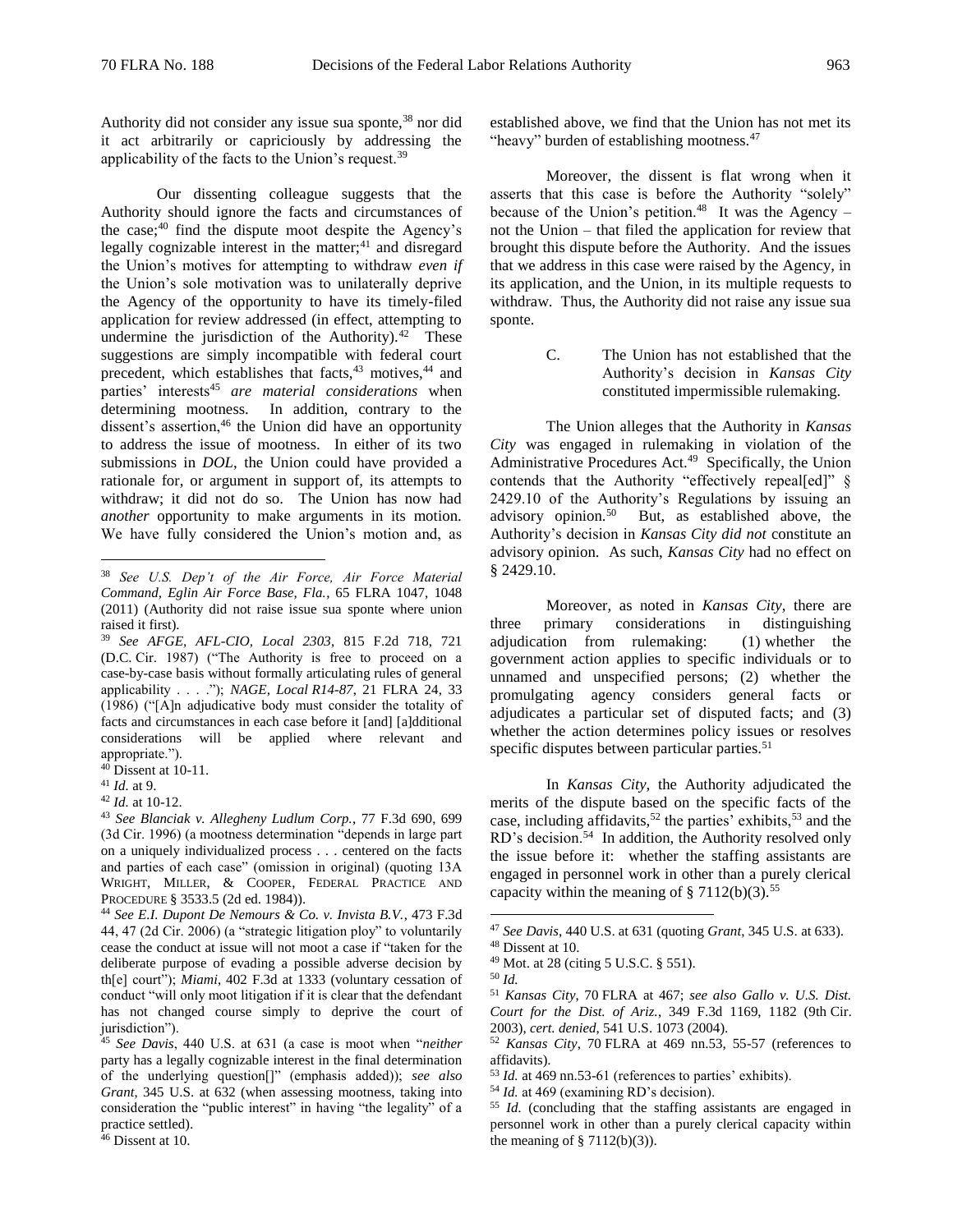While the Union argues that *Kansas City* had no effect on the parties or on the staffing assistants,  $56$  the decision specifically "exclude[s]" the staffing assistants from the unit.<sup>57</sup> And by excluding the staffing assistants, *Kansas City* prevents the Union from simply refiling a similar petition, involving the same employees, at a later time.<sup>58</sup> Without *Kansas City*, the bargaining-unit status of the staffing assistants would be unsettled, and the Union – or the Agency<sup>59</sup> – could seek an FLRA determination on that matter. Thus, contrary to the Union's argument, *Kansas City* applies to specific individuals, establishing that the Authority in *Kansas*  City was properly engaged in adjudication.<sup>60</sup>

In sum, the Union has not met its "heavy burden" of establishing that extraordinary circumstances exist to justify reconsideration of *Kansas City*. 61 Consequently, we deny the motion. $62$ 

# **IV. Order**

We deny the Union's motion.

<sup>56</sup> Mot. at 14.

<sup>57</sup> *Kansas City*, 70 FLRA at 469; *see* 5 U.S.C. § 7112(b)(3) (a unit "shall not be determined to be appropriate . . . if it includes . . . an employee engaged in personnel work in other than a purely clerical capacity").

<sup>58</sup> *Cf. Fed. Trade Comm'n*, 35 FLRA 576, 584 (1990) (absent a demonstration that meaningful changes have occurred in the job duties or functions of the affected employees, a clarification petition is not appropriate for including employees who were previously excluded from the unit).

 $59$  5 C.F.R. § 2422.2(c).

<sup>60</sup> We also note that *Kansas City* does not become an advisory opinion merely because it *may* provide guidance to others in the labor-management community. Mot. at 15-16. As the Authority in *Kansas City* stated, "any administrative determination by an adjudicatory body . . . will provide precedential guidance to similarly situated parties." *Kansas City*, 70 FLRA at 467 (citing *Goodman v. FCC*, 182 F.3d 987, 994 (D.C. Cir. 1999)); *see also Grant*, 345 U.S. at 632 (when assessing mootness, taking into consideration the "public interest" in having "the legality" of a practice settled).

<sup>61</sup> *See Local 2419*, 70 FLRA at 319.

<sup>62</sup> *See U.S. DOL*, 70 FLRA 953, 957 (2018) (denying motion for reconsideration raising similar arguments).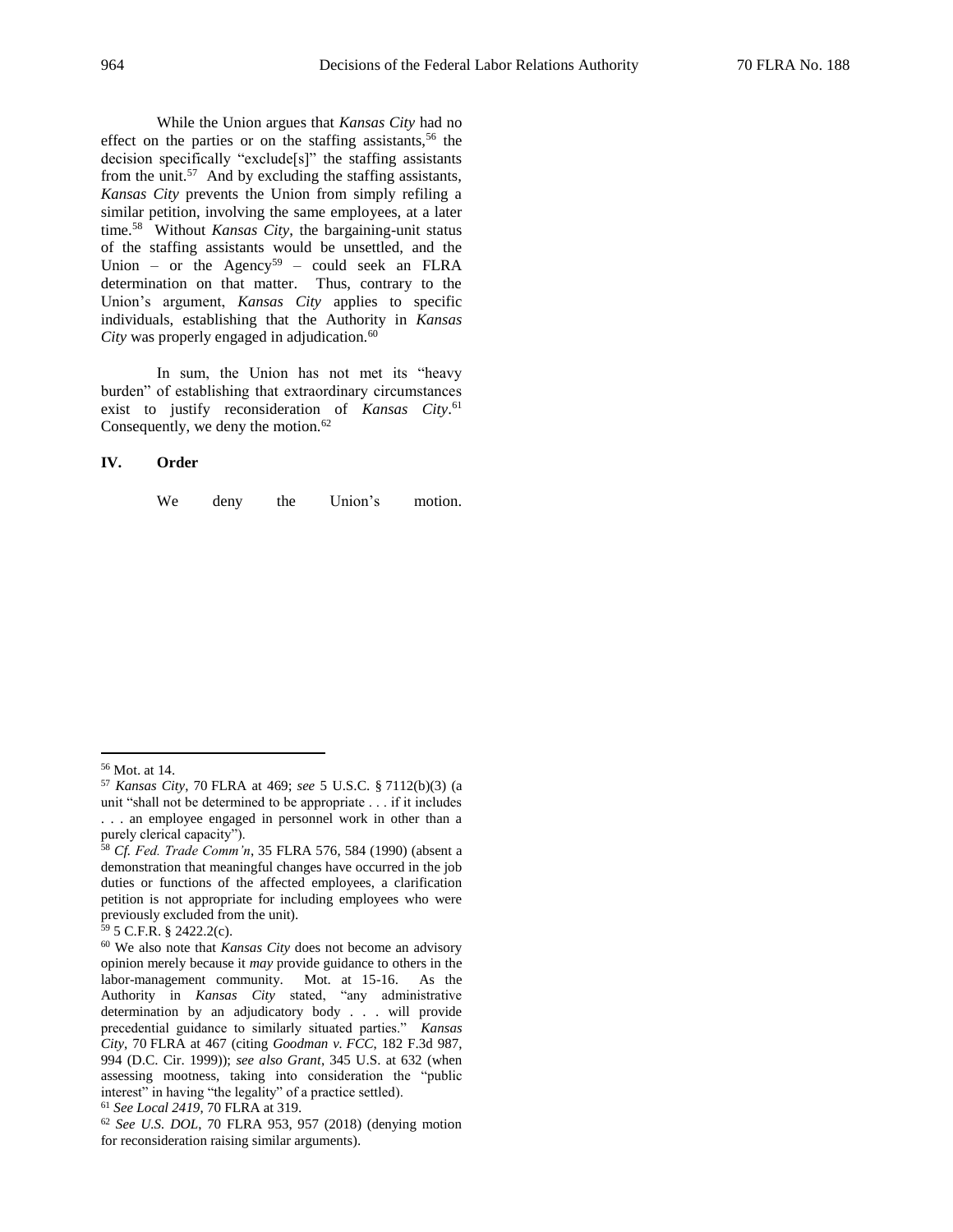### **Member DuBester, dissenting:**

For the reasons expressed in my *U.S. Department of VA, Kansas City VA Medical Center,*  Kansas City, Missouri (Kansas City) dissent,<sup>1</sup> the Authority should have granted the Union's request to withdraw its petition. It should also grant the Union's motion for reconsideration because the Union has demonstrated extraordinary circumstances.

I agree with the Union's argument that extraordinary circumstances exist because the majority acted contrary to law.<sup>2</sup> The moment the Union no longer sought to represent the disputed employees, this matter became moot.<sup>3</sup> Accordingly, when the majority nonetheless reached the merits, it issued an advisory opinion, violating its own regulations and the Administrative Procedure Act.<sup>4</sup>

The majority's decision rests on an erroneous conclusion of law.<sup>5</sup> Contrary to the majority's findings, this case is moot because it no longer presents an actual, live controversy.<sup>6</sup> A live controversy is one where the adjudicator can provide "meaningful relief"<sup>7</sup> based on the "existing interests of the parties."<sup>8</sup> The majority's ruling on the merits serves no meaningful purpose because it is based on pure speculation about whether the Union might possibly, at some indeterminate time in the future, "seek to include the staffing assistants in th $[e]$  unit."<sup>9</sup> Nothing in this record suggests that this matter has any likelihood of recurrence.<sup>10</sup> The majority's unsupported conjecture is "too remote and too speculative . . . to save this case from mootness."<sup>11</sup> If a decision resolving the bargaining unit

 $\overline{a}$ 

status of the employees can serve no purpose in *this* case, the case is patently moot.

The majority misrepresents case law to support its claim that this matter cannot be moot unless it is "absolutely clear" that the same controversy will never recur.<sup>12</sup> That is not the applicable legal standard. The cases on which the majority relies reaffirm the inapplicable principle that cessation of *unlawful conduct*  does not render a matter moot.<sup>13</sup> But this case does not involve an unfair labor practice or any conduct that is otherwise contrary to law. This case involves solely a representation issue.

The majority's related claim that it properly denied the Union's motion because the Agency continues to have a "cognizable interest"<sup>14</sup> is meritless. As I have stated previously, this case came to an Authority regional office based solely on the Union's "petition to clarify the bargaining unit status of certain Agency positions, contending that these positions should be included in the unit it represents."<sup>15</sup> The Agency excepted to the RD's finding that the disputed employees should be included in the applicable unit. When the Union withdrew the petition, the sole catalyst for that finding, the Agency's articulated interest, ended – as did any basis for the Agency to proceed with its application for review. The Union is no longer seeking to include the employees in the unit, so the only basis for the Agency's petition for review is no longer a live, actual controversy. Nothing in the Statute permits an Agency to ask the Authority to effectively enjoin a Union from filing a future representation petition. And the majority has no statutory authority to adjudicate issues that could arise, only theoretically, in the future. "[A]djudication [cannot] be purely prospective, since otherwise it would constitute rulemaking."<sup>16</sup>

<sup>1</sup> 70 FLRA 465, 470-71 (2018) (Dissenting Opinion of Member DuBester).

<sup>2</sup> Mot. at 3.

<sup>3</sup> *See Kansas City*, 70 FLRA at 470-71 (Dissenting Opinion of Member DuBester).

<sup>4</sup> *Id.*

<sup>5</sup> *See, e.g.*, *U.S. Dep't of the Treasury, IRS*, 67 FLRA 58, 59 (2012) (Authority error in its conclusions of law is a ground for granting reconsideration.).

<sup>6</sup> *See, e.g.*, *NATCA*, 63 FLRA 591, 592 (2009) (quoting *City of Erie v. Pap's A.M.*, 529 U.S. 277, 287 (2000) (*City of Erie*) ("a case is moot when the issues presented are no longer 'live'")).

<sup>7</sup> *Ethredge v. Hail*, 996 F.2d 1173, 1175 (11th Cir. 1993).

<sup>8</sup> *Ctr. for Biological Diversity v. Lohn*, 511 F.3d 960, 964 (9th Cir. 2007) (*Lohn*).

<sup>&</sup>lt;sup>9</sup> Majority at 4.

<sup>10</sup> *Cf. SSA, Bos. Region (Region I), Lowell Dist. Office, Lowell, Mass.*, 57 FLRA 264, 268 (2001), cited by the majority at 3 n.12, 4 n.23 (finding that the reassignment at issue could recur where the record showed that such reassignments were "routine").<br> $I_1$   $I_2$ *hn*.

<sup>11</sup> *Lohn*, 511 F.3d at 964; s*ee also DeFunis v. Odegaard,* 416 U.S. 312, 320 n.5 (1974) ("speculative contingencies afford no basis for our passing on the substantive issues [the petitioner] would have us decide . . . in the absence of 'evidence that this is a prospect of 'immediacy and reality''"

<sup>(</sup>citations omitted)); *Hall v. Beals*, 396 U.S. 45, 49 (1969) (there is no live controversy when the possibility of recurrence is merely a "speculative contingency").

<sup>12</sup> Majority at 3-5.

<sup>13</sup> *Id.* at 3; *see Friends of the Earth, Inc. v. Laidlaw Envtl. Servs. (TOC), Inc.*, 528 U.S. 167, 173, 190 (2000) (considering whether a "defendant's voluntary cessation of allegedly unlawful conduct" rendered a citizen suitor's claim for civil penalties moot); *City of Erie*, 529 U.S. 277 (involving constitutionality of a city ordinance prohibiting certain conduct and a continuing injury to the city); *L.A. Cnty. v. Davis*, 440 U.S. 625, 631 (1979) (recognizing the "general rule" that "voluntary cessation of allegedly illegal conduct does not deprive the tribunal of power to hear and determine the case, *i.e.*, does not make the case moot." (citation omitted)). <sup>14</sup> Majority at 4.

<sup>15</sup> *Kansas City*, 70 FLRA at 470 n.4 (Dissenting Opinion of Member DuBester).

<sup>16</sup> *Bowen v. Georgetown Univ. Hosp*., 488 U.S. 204, 221 (1988) (Concurring Opinion of J. Scalia) (citing *NLRB v. Wyman– Gordon Co*., 394 U.S. 759, 759 (1969)).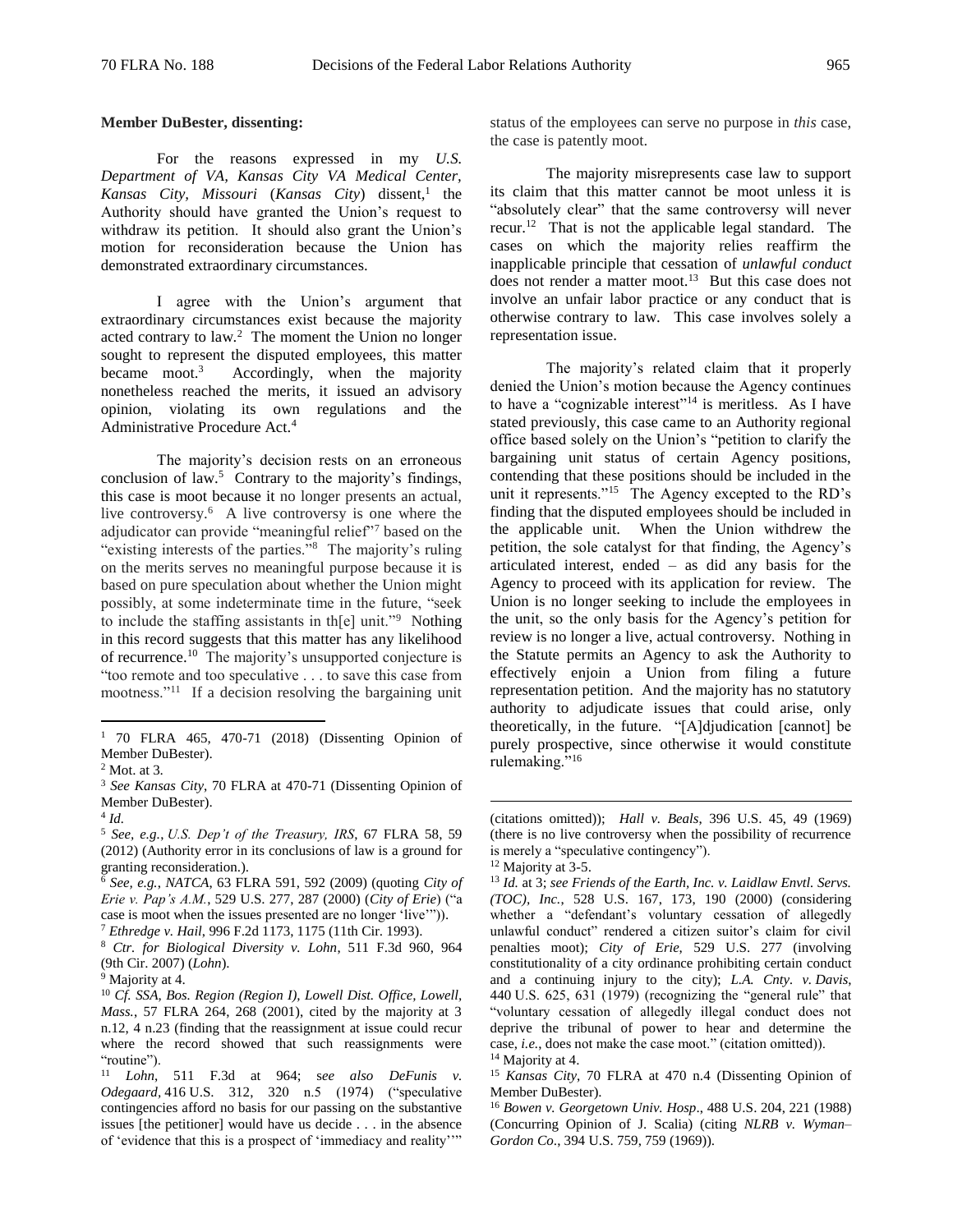Moreover, the record refutes the majority's claim that the Agency has "effectively expressed" its interest in this matter.<sup>17</sup> The Agency confirmed its *disinterest* by filing no response to the Union's motion to withdraw its petition.<sup>18</sup> For no articulated or plausible reason, it now belatedly files a cursory response to the Union's request for reconsideration that merely quotes statements from the majority opinion in *Kansas City*. 19

Further, as the Union argues, extraordinary circumstances exist because "the Authority *sua sponte* raised new considerations and standards for processing withdrawal requests."<sup>20</sup> The majority's issuance of a new rule, establishing a limitations period during which a Union may withdraw its own representation petition, is rulemaking masquerading as adjudication.<sup>21</sup>

And, the majority compounds its error by unfairly applying its new rule retroactively.<sup>22</sup> The Union had no notice or opportunity to address these announced standards before the majority's issuance of its decision.<sup>23</sup> Not surprisingly, the majority does not cite a single instance, before this case, where the Authority has denied a Union's motion to withdraw its own representation petition before issuance of a final order.<sup>24</sup> Against this background, the retroactive imposition of a limitations period is manifestly unjust.<sup>25</sup> There is no prior precedent,

 $\overline{a}$ 

<sup>23</sup> Mot. at 3; *see also U.S. Dep't of the Air Force, 375th Combat Support Grp., Scott Air Force Base, Ill.*, 50 FLRA 84, 85-87 (1995) (extraordinary circumstances exist where the moving party has not been given an opportunity to address an issue raised *sua sponte* by the Authority in the decision); *U.S. DOJ, Fed. BOP, Fed. Corr. Complex, Coleman, Fla. v. FLRA*, 737 F.3d 779, 785 (D.C. Cir. 2013) (citation omitted) (an Authority negotiability finding will be reversed if it "represents an unexplained departure from prior agency determinations").

. Even where some substantial justification for retroactive rulemaking is presented, courts should be reluctant to find such authority absent an express statutory grant.").

or any regulation, that put the Union on notice that it would lose its ability to withdraw its representation petition based solely on the passage of time.<sup>26</sup>

Moreover, the majority's rationale for taking this *sua sponte* action does not outweigh the harm to the Union which reasonably relied on the Authority to act consistently and predictably.<sup>27</sup> The Authority's purported "institutional interests"<sup>28</sup> include the false notion that any "time and resources"<sup>29</sup> the Authority spent on this matter entitles the majority to issue an advisory opinion.

Nor does the Union's timing of its motion, filed prior to issuance of a final decision, have any legal significance.<sup>30</sup> The majority's suggestion that the Union has improperly sought to "deprive the Authority of jurisdiction"<sup>31</sup> serves only to raise questions about the majority's own rationale for issuing an advisory opinion.<sup>32</sup> What I have stated previously bears repeating here: the majority's preoccupation with a party's motives, rather than on the merits of their cases "has no place in Authority decision-making."<sup>33</sup>

<sup>&</sup>lt;sup>17</sup> Majority at 4.

<sup>18</sup> *See Kansas City*, 70 FLRA at 470, 470 n.4 (Dissenting Opinion of Member DuBester).

<sup>19</sup> *See* Agency Br. at 1-3.

 $20$  Mot. at 3.

<sup>21</sup> *See U.S. DOL*, 70 FLRA 452, 458 n.8 (*DOL*) (Dissenting Opinion of Member DuBester).

<sup>22</sup> *See, e.g.*, *[Shalala v. Guernsey Mem'l Hosp](https://1.next.westlaw.com/Link/Document/FullText?findType=Y&serNum=1995058648&pubNum=0000708&originatingDoc=Idd892d20599611e6a6699ce8baa114cf&refType=RP&originationContext=document&transitionType=DocumentItem&contextData=(sc.Search))*., 514 U.S. 87, 100 [\(1995\)](https://1.next.westlaw.com/Link/Document/FullText?findType=Y&serNum=1995058648&pubNum=0000708&originatingDoc=Idd892d20599611e6a6699ce8baa114cf&refType=RP&originationContext=document&transitionType=DocumentItem&contextData=(sc.Search)) (notice and comment procedures are required where an agency "effect[s] a substantive change" in its regulations).

<sup>&</sup>lt;sup>24</sup> Accordingly, the majority misses the relevant point (Majority at 5) by attempting to distinguish the Union's cited examples.

<sup>25</sup> *See, e.g.*, *[Heckler v. Cmty. Health Servs., Inc.](https://1.next.westlaw.com/Link/Document/FullText?findType=Y&serNum=1984124684&pubNum=708&originatingDoc=I2514876894c911d993e6d35cc61aab4a&refType=RP&fi=co_pp_sp_708_2224&originationContext=document&transitionType=DocumentItem&contextData=(sc.DocLink)#co_pp_sp_708_2224)*, 467 U.S. 51, [60](https://1.next.westlaw.com/Link/Document/FullText?findType=Y&serNum=1984124684&pubNum=708&originatingDoc=I2514876894c911d993e6d35cc61aab4a&refType=RP&fi=co_pp_sp_708_2224&originationContext=document&transitionType=DocumentItem&contextData=(sc.DocLink)#co_pp_sp_708_2224) n.12 (1984) ("an administrative agency may not apply a new rule retroactively when to do so would unduly intrude upon reasonable reliance interests"); *see also, Bowen*, 488 U.S. at 208 ("Retroactivity is not favored . . . . [R]ulemaking authority [does not] encompass the power to promulgate retroactive rules unless that power is conveyed by Congress in express terms . . .

<sup>26</sup> *See, e.g.*, *South Shore Hosp., Inc. v. Thompson*, 308 F.3d 91, 103 (1st Cir. 2002) *(*"patently inconsistent applications of agency standards to similar situations are by definition arbitrary").

<sup>27</sup> *[Tripoli Rocketry Ass'n, Inc. v. Bureau of Alcohol, Tobacco,](https://1.next.westlaw.com/Link/Document/FullText?findType=Y&serNum=2008388156&pubNum=506&originatingDoc=I0f968ff9671011e3a341ea44e5e1f25f&refType=RP&fi=co_pp_sp_506_77&originationContext=document&transitionType=DocumentItem&contextData=(sc.Search)#co_pp_sp_506_77)  Firearms, & Explosives*, [437 F.3d 75, 77 \(D.C. Cir. 2006\)](https://1.next.westlaw.com/Link/Document/FullText?findType=Y&serNum=2008388156&pubNum=506&originatingDoc=I0f968ff9671011e3a341ea44e5e1f25f&refType=RP&fi=co_pp_sp_506_77&originationContext=document&transitionType=DocumentItem&contextData=(sc.Search)#co_pp_sp_506_77) (when an agency's "explanation for its determination . . . lacks any coherence," the agency is entitled to "no deference"); *see also Retail, Wholesale and Dep't Store Union, AFL-CIO v. NLRB*, 466 F.2d 380, 390 (D.C. Cir. 1972) ("courts have not infrequently declined to enforce administrative orders when in their view the inequity of retroactive application has not been counterbalanced by sufficiently significant statutory interests"). <sup>28</sup> Majority at 2.

<sup>29</sup> *Id.*; *see also DOL*, 70 FLRA at 453.

<sup>&</sup>lt;sup>30</sup> As I have said previously, the majority's decision rests on a distortion of the Authority's role in a representation proceeding. *DOL*, 70 FLRA at 458 n.4 (Dissenting Opinion of Member DuBester). A Union has no statutory obligation to seek to represent employees. Accordingly, the Union here was not required to argue that the disputed employees should be included in the bargaining unit. Therefore, the Union's "rationale" (Majority at 3) for seeking to withdraw its voluntary petition is irrelevant.

<sup>&</sup>lt;sup>31</sup> Majority at 4.

<sup>32</sup> Again, the majority (at 4 n.20-21) purports to support its conclusion by citing irrelevant case law, involving cessation of unlawful conduct.

<sup>33</sup> *U.S. Dep't of the Treasury, IRS, Austin, Tex.*, 70 FLRA 680, 686 (2018) (Dissenting Opinion of Member DuBester).